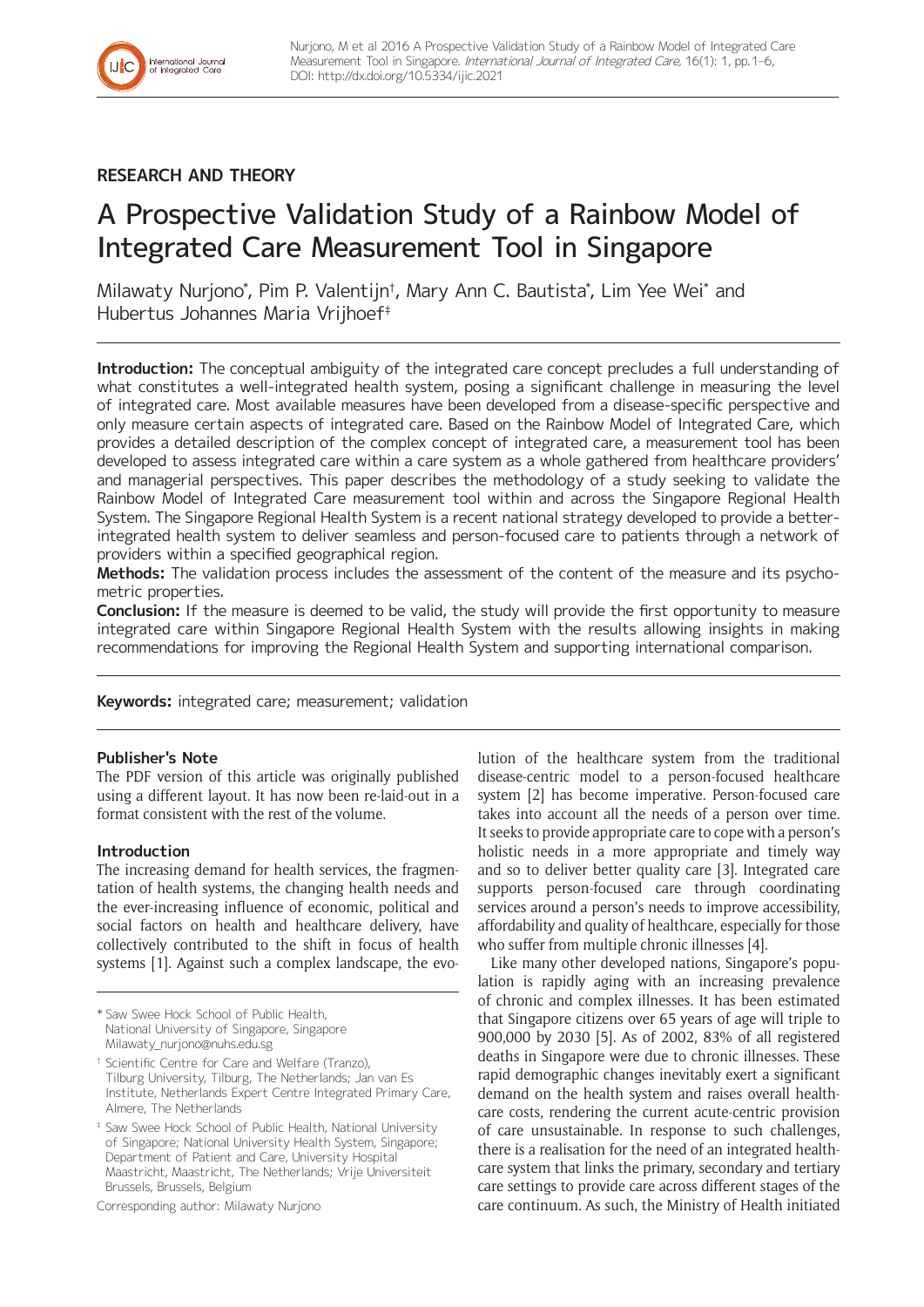a strategy to reform the existing health system into a more inclusive and integrated one [6]. The health system was recategorised into six Regional Health System by geographic location. Every Regional Health System is anchored by a Public Healthcare Cluster, which oversees one or more public acute hospitals, and is also responsible for the integration of healthcare services within their region through strengthening primary care, developing family medicine clinics and empowering the local communities. The intermediate long-term care system was also strengthened through manpower and infrastructure funding and a better financial subsidy framework. The Regional Health System comprises a network of health care (e.g. General Practitioners, Community Hospitals and nursing homes) and social care providers (e.g. Senior Activity Centres, Grassroots, etc.), potentially harnessing a multidisciplinary care team approach that involves the acute, stepdown, primary, mental health and community care sectors to provide integrated care for patients throughout their healthcare journey [7].

However, despite the growing needs to provide integrated care, there is no common definition for integrated care thus far, and existing definitions remain debatable due to its conceptual ambiguity [8]. The diversity in definitions of integrated care has been based on the perspectives of various actors in the integration efforts. Integrated care denotes different things for different people and has been used interchangeably with managed care in the United States of America, shared care in the United Kingdom, transmural care in the Netherlands and comprehensive care or disease management in other parts of the world [9]. The majority of existing definitions of integrated care were developed from a narrow, disease-oriented perspective [9] that typically focuses on the integration of organisations and professional activities without much regard for the bio-psychosocial aspects, which takes into consideration all relevant determinants of health including biological, psychological and social factors [10] and patients' perspectives on the quality of healthcare delivery [11]. The narrow focus limits the generalisability and applicability of these definitions to broader settings.

It is essential to recognise that since health problems are not contributed solely by biological factors, broad inter-sector approaches which also tackle the psychological and social determinants of health are needed to meet the health needs of the population especially those living with chronic conditions. The close link between social and medical issues highlights the increasing influence of the non-medical determinants of individual and population health, suggesting the importance of extending healthcare provision to the community. Hence, integration across various levels of medical care and public health including support for social services such as education and housing—should be fostered within the community. The population-based approach supports the provision of a continuum of primary, secondary and tertiary medical care within the community, to overcome the challenges faced by many healthcare systems [12, 13]. In addition, to contain the ever-increasing cost of healthcare, it is crucial to go beyond the curative model of care and include

preventive efforts that can reduce morbidity and mortality within specific populations, potentially reducing subsequent health care utilisation, and thus costs.

Given the conceptual ambiguity of the integrated care concept, it is not fully understood what constitutes a well-integrated health system, posing a significant challenge in measuring the level of integrated care. Most existing measurements of integrated care are limited in scope, focusing on measuring clinical, vertical or horizontal integration separately and from the perspective of either health and social care providers or patients [14]. In addition, existing measures only measure aspects of integrated care that are measurable and considered important from the developers' perspective, which limits a more comprehensive measurement of integrated care [14]. This is primarily so because the broad system definition of integrated care has failed to bring practical relevance to practitioners and policy makers, forcing them to adopt the narrowly defined concept. This key limitation points towards the need for a broad, yet consistent, and comprehensive conceptual framework that can be applied to any integrated care setting. Such a framework can facilitate communication, policy formulation, program development and evaluation of integrated care within and between settings [15].

# **The Rainbow Model of Integrated Care**

Developed through literature reviews [16] and validated by a series of Delphi panels in the Netherlands, [17] and expert panels in international conferences held in Singapore and Brussels [18], the Rainbow Model of Integrated Care provides a detailed description of integrated care from the primary care perspective [19]. As depicted in **Figure 1**, the Rainbow Model of Integrated Care provides conceptual clarity by combining the concept of primary care and integrated care and is considered useful for understanding the complexity of integrated care [20]. It describes dimensions that play inter-connected roles on the macro- (system integration), meso- (organisational and professional integration) and micro-level (clinical,



Figure 1: The rainbow model of integrated care based on integrative functions of primary care [19].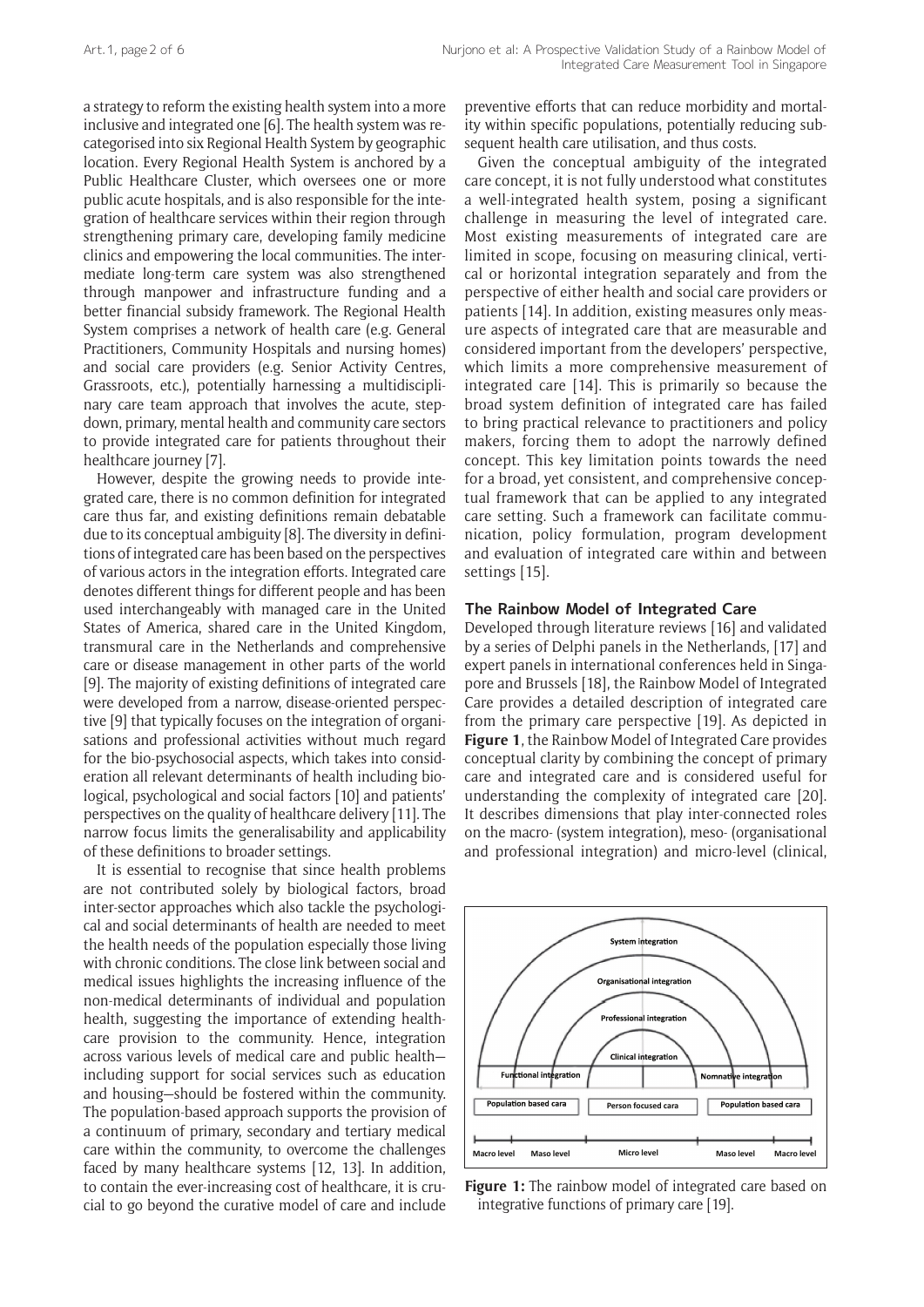service and personal integration) and dimensions (functional and normative integration) that enable the integration between different levels within a health system in the provision of continuous, comprehensive and coordinated delivery of services to the individual and population [19]. The Rainbow Model of Integrated Care provides a comprehensive definition of integrated care that considers both the person-and population-based focus.

The Rainbow Model of Integrated Care highlights the importance of considering biopsychosocial factors in the provision of patient- and population-centred integrated care throughout the entire population. The personfocused and population-based perspectives, as proposed by Rainbow Model of Integrated Care, can potentially bridge the gap between health and the social system. Although the Rainbow Model of Integrated Care was developed from the primary care perspective, the dimensions identified are relevant and can be contextualised to any integrated care setting, particularly given the shared fundamental focus of both primary care and integrated care in bringing the healthcare system and other human service systems together in the pursuit for improved population health outcomes [21]. The first comprehensive measure has since been developed to measure the level of care integration based on the Rainbow Model of Integrated Care (not as a formal reference). This measure aims to capture the prevailing opinions and perspectives of all actors involved in the care integration processes in settings where integration is planned to be implemented, or is already being implemented. However, since its development, the integrated care measure has only been administered in the Netherlands (data is being collected). To use the measure in other countries, it is important to examine its relevance and statistical validity in an appropriate integrated care setting elsewhere. This study therefore aims to validate the Rainbow Model of Integrated Care integrated care measure in the Singapore Regional Health System. Examining the validity of this tool within the Singapore Regional Health System will provide an opportunity for further validation of the measure which to date has only been used in the Dutch context.

#### **Methods**

Our study adopted the Rainbow Model of Integrated Carebased integrated care measure developed by Valentijn et al. [19] that measures the level of integrated care as a whole—from a broad, systems oriented point of view from healthcare providers' and managerial perspectives. The original measure that can be made available upon request from the authors consists of 44 items grouped into eight dimensions corresponding to eight domains of integrated care. The first two dimensions cover the scope of integrated care and include statements related to the person-focused (5 items) and population-based (4 items) approaches within the integrated care setting. The next four dimensions cover the type of integrated care and include statements related to the domains of clinical integration—the coordination of care process for individuals between different professionals (5 items), professional

integration—shared accountability between different professionals within the partnership (6 items), organisational integration—the collaborative governance mechanisms between different organisations (6 items) and the system integration—the linkages with external environment in which the care integration is built (5 items). The last two dimensions correspond to the category of enablers, which complete the six original domains in the Rainbow Model of Integrated Care framework. They include statements that relate to the domains of functional which describes the essential support functions and activities (7 items) and normative integration that is related to essential social and cultural factors within the partnership (6 items). The measure uses 5-point Likert scale ranging from never to all the time. An additional option (not sure/don't know) which allows participants to indicate if he or she is not sufficiently aware of the activities specified to provide an answer is also included on the measure. Higher scores on the Rainbow Model of Integrated Care are expected to represent higher level of integrated care.

The validation of the integrated care measure within the Regional Health System will be conducted in two consecutive phases.

#### **Phase 1: face and content validity**

In Phase 1, three representatives from each Regional Health System planning offices including senior managers and Regional Health System senior office staff will be invited to review the outlook and content of the integrated care measure. Through a face-to-face interview, each participant will be asked to review each item on the survey, comment on their wordings, interpret meaning, give an opinion about the relevance of the items in the Singapore context, identify redundant items to be removed and suggest new items to be added to the measure. The participants will also be asked to comment on the length of the survey and time taken to complete it.

Based on the collective opinions gathered from the individual experts and iterative consultations among the research team and the measure's developer, adaptation to the original Rainbow Model of Integrated Care measure will be made. Wordings will be refined, and additional items will be added as deemed necessary by the expert reviewers. Before the actual administration to the target participants to test the tool's psychometric properties, the adapted Rainbow Model of Integrated Care measure will be tested with the initial reviewers from the Regional Health System and other independent healthcare researchers for further comments.

#### **Phase 2: assessment of psychometric properties of the modified integrated care measure**

Approximately 200 healthcare providers from two Regional Health Systems (the National Healthcare Group and the National University Health System) will be invited to complete the adapted integrated care measure online (with the assistance of the Regional Health System planning office). The participants will include senior managers, Regional Health System office staff, and healthcare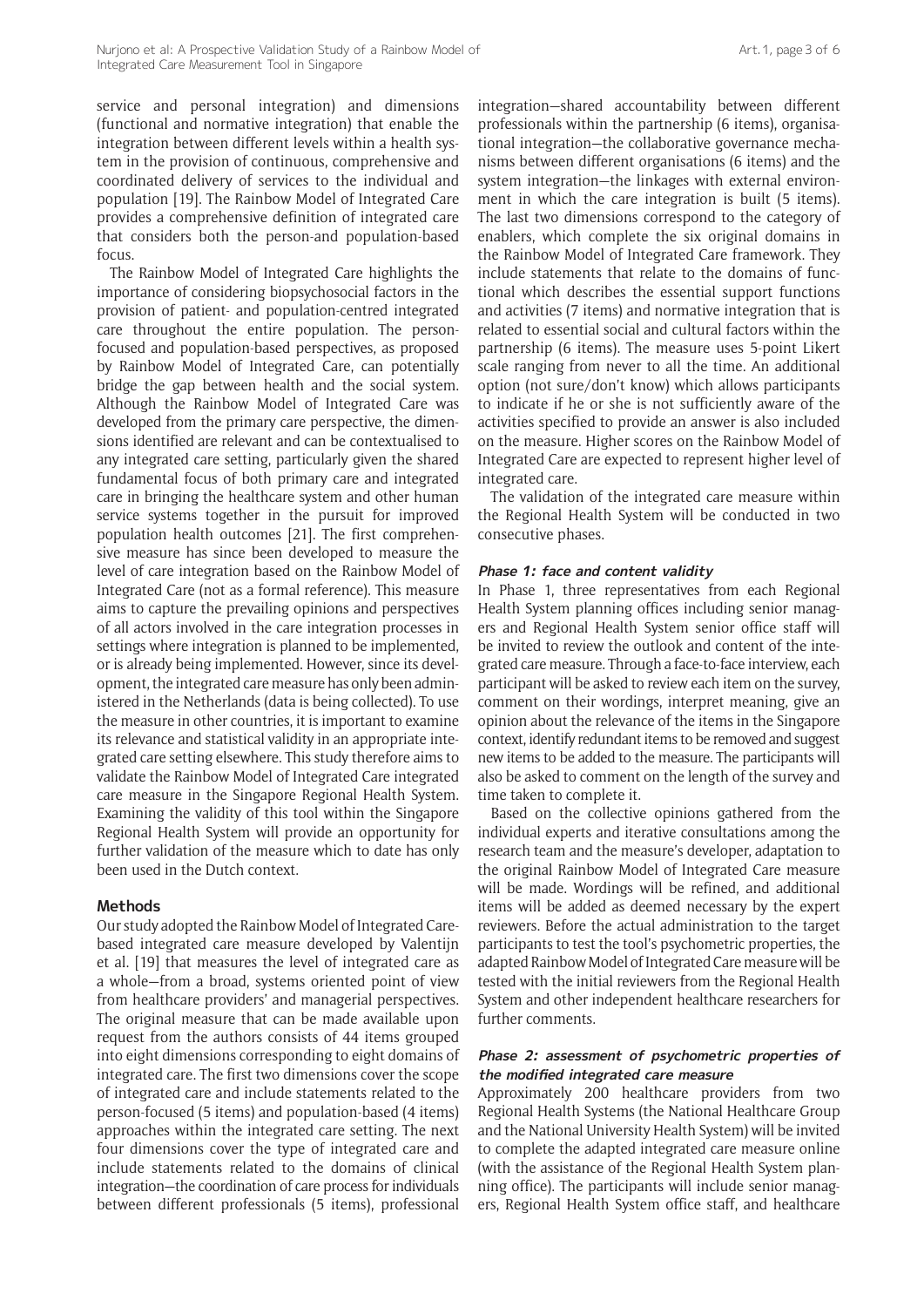professionals (doctors, nurses, physiotherapists and pharmacist and case managers). These participants must be involved in the planning and development of the Regional Health System and have a good understanding of the processes of integrated care within the Regional Health System. As healthcare providers may be involved in multiple roles within the healthcare system, brief explanatory notes about integrated care and the Regional Health System will be included preceding the integrated care survey. This is to clarify the context in which the participants are providing opinions.

Based on the responses gathered analysis will be conducted by using the statistical software package, Predictive Analytics Software / SPSS version 18. Distribution of the variables will be first examined to assess the response variability and missing data. Participants with more than 30% missing data on a scale were excluded from the analysis. Cronbach's alpha will be calculated to determine the internal consistency of the survey. The survey will be considered to be reliable for use within the sample population if the Cronbach's alpha ranges between 0.70 and 0.95 [22]. The inter-item correlation will then be assessed to determine the uni-dimensionality of the survey measure. After which, Bartlett's test of sphericity and the Keiser-Meyer-Olkin measure of sampling adequacy will be tested to determine if factor analysis can be conducted to establish the construct validity of the measure. Only when Bartlett's test is significant and Keiser-Meyer-Olkin value falls near 1, factor analysis will be conducted. Exploratory Factor analysis using the principal component analysis will be performed to examine the best fit for the data and identify the reliable and redundant items to be retained and deleted respectively based on the eigenvalues, scree plot, and the total variance explained. Furthermore, deleted-item reliability correlations and inter-correlations between dimensions will also be calculated to establish construct validity. A moderate correlation of ≥0.70 is expected if the constructs included in the survey are valid [22]. Finally, the convergence between the scores calculated from the modified integrated care survey and qualitative responses of the Regional Health System representatives collected as part of the online survey will also be assessed.

# **Potential implications**

The lack of a universal definition and empirical framework to comprehensively describe integrated care hampers the communication, policy formulation, programme development and evaluation of integrated care. To date, there is a paucity of standardised measures to comprehensively measure integrated care. This study presents an opportunity to test a measurement tool that was developed from a systematic review of international literature and a comprehensive empirical framework of integrated care, which has been tested rigorously through three Delphi expert panel discussions in the field of integrated care. The inclusion of relevant stakeholders involved in the integration processes in the Singapore context and the rigorous validation methodology adopted by this study will provide reliable information

to determine the validity and accuracy of the survey in a different setting outside of where it was first developed. This study will also suggest the survey's suitability for use in Singapore, where the level of integrated care has never been evaluated.

If the integrated care measure is deemed reliable and valid for use in Singapore, the measure can potentially be used as an outcome measure to monitor the progress of the Regional Health System as the domains measured on the integrated care survey are aligned with the objectives of the Regional Health System. Using a validated measure will also allow accurate and reliable assessment of the baseline and subsequent performance in integrating care within and across the Regional Health System, identifying areas per region or for all the Regional Health System to be strengthened based on respective stakeholders' perspectives. Determinants of success in respective regions can also be shared among the regions so that each Regional Health System can learn from each other.

#### **Strengths and limitations**

The strengths of this study potentially lie on the nature of the measurement tool used and the reliability the study methodology adopted. The integrated care measure adopted in this study was rigorously developed and comprehensively assesses various dimensions of integrated care from the healthcare providers' perspectives, thus allowing an overall evaluation of the healthcare system to be made. Furthermore, as the measurement tool has also been used to measure the level of integrated care in other countries, using the same tool in Singapore will allow for international comparisons.

However, although a modified version of the survey is expected to be suitable for use in Singapore, it must be recognised that the original was based on an assumption that integrated care could be grown from the primary care level. Given the current weakness in Singapore's first level of care, the measurement tool may not be entirely applicable for Regional Health Systems in Singapore since the Regional Health Systems are organised in geographical units around key acute hospitals within each respective region. In addition, as the measure only captures the perspectives of healthcare providers, it is also important to consider including social care providers and patients' perspectives to give a more complete and accurate measurement of integrated care within the Regional Health System. Learning from healthcare users will also help healthcare providers understand the health needs and cater to them accordingly. This perspective is looked at in another study currently being undertaken at the National University Health System.

# **Conclusion**

This study describes the methodology of the validation process of the Rainbow Model of Integrated Care-based measurement tool in the Singapore Regional Health System context. The validation process includes the assessment of the content of the measure and its psychometric properties. If the integrated care measure is deemed reliable and valid for use in Singapore, this study potentially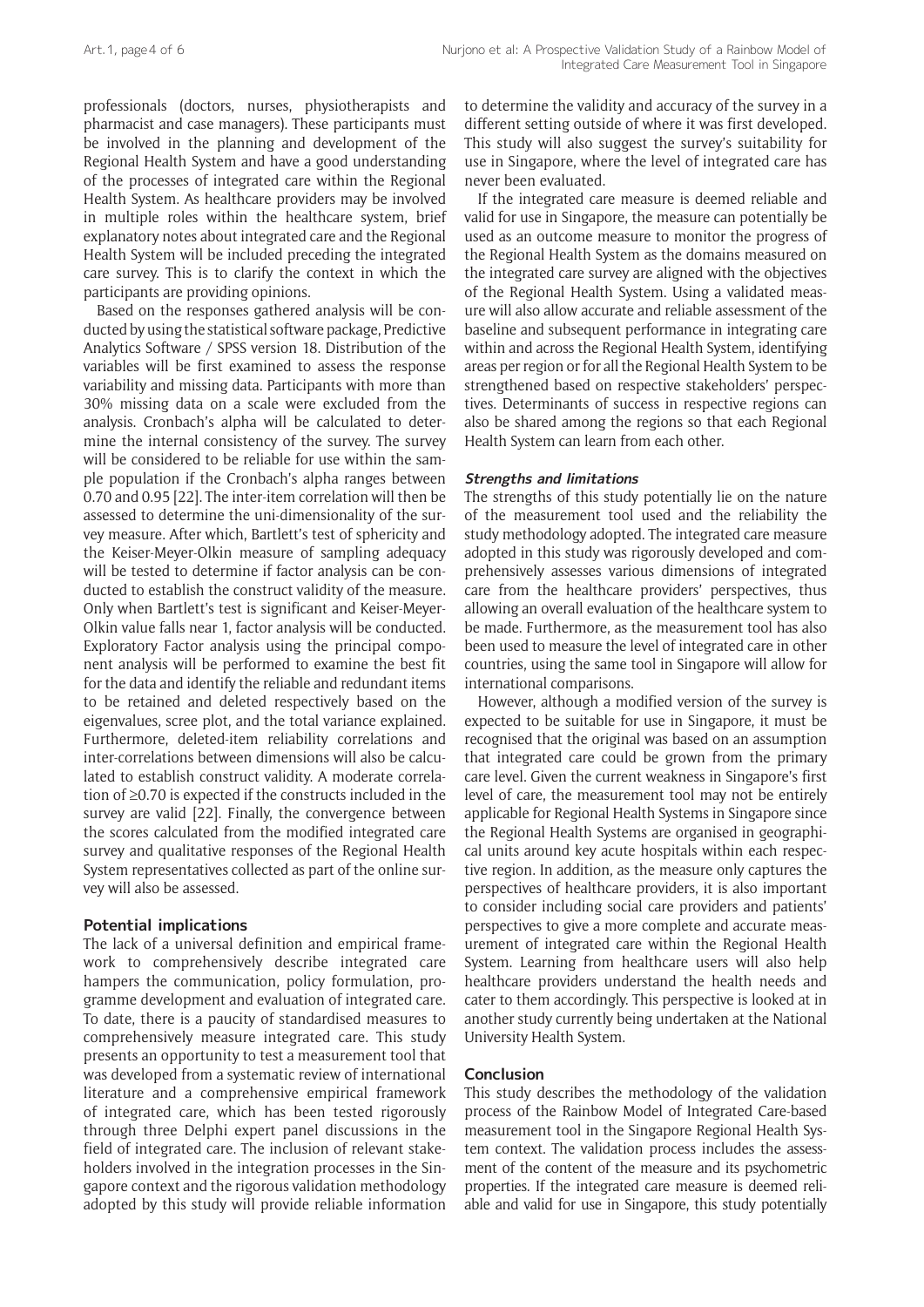provides the first opportunity to measure integrated care within and between the Regional Health System, with the results allowing insights in making recommendations for improving the Regional Health System and supporting international comparison.

#### **Competing Interests**

The authors declare that they have no competing interests.

#### **Reviewers**

**Ezra Dessers**, Assistant Professor, Centre for Sociological Research, KU Leuven, Belgium.

**Ariel Linden**, DrPH, President, Linden Consulting Group, LLC, Michigan, USA.

**Dr Shiou-Liang Wee**, Deputy Director, Geriatric Education and Research Institute, Alexandra Health System *and* Joint Associate Professor, School of Health Sciences, Singapore Institute of Technology, Singapore.

#### **References**

- 1. **Evans, J, Baker, G, Berta, W** and **Barnsley, J.** The evolution of integrated health care strategies. *Advances in Health Care Management*. 2013; 15: 125–61. DOI: [http://dx.doi.org/10.1108/](http://dx.doi.org/10.1108/S1474-8231(2013)0000015011) [S1474-8231\(2013\)0000015011](http://dx.doi.org/10.1108/S1474-8231(2013)0000015011)
- 2. **Berwick, DM, Nolan, TW** and **Whittington, J.** The triple aim: care, health, and cost. *Health Affairs*. 2008; 27(3): 759–69. DOI: [http://dx.doi.](http://dx.doi.org/10.1377/hlthaff.27.3.759) [org/10.1377/hlthaff.27.3.759](http://dx.doi.org/10.1377/hlthaff.27.3.759)
- 3. **Starfield, B.** Is patient-centered care the same as person-focused care? *The Permanente Journal*. 2011; 15(2): 63–9. DOI: [http://dx.doi.org/10.7812/](http://dx.doi.org/10.7812/TPP/10-148) [TPP/10-148](http://dx.doi.org/10.7812/TPP/10-148)
- 4. **World Health Organization.** Integrated Health Services – What and Why? Geneva: 2001 Contract No.: Technical Brief No.1. 2001.
- 5. **National Population and Talent Division.** A Sustainable Population for A Dynamic Singapore Population. White Paper Singapore. 2013.
- 6. **Ministry of Health.** Healthcare 2020: Improving Accessibility, Quality & Affordability For All Singaporeans. Singapore 2012 Contract No.: 1 June–July 2012.
- 7. **Ho, H.** Transforming healthcare delivery in Singapore. *SMA News*. 2009; (October): 18–9.
- 8. **Armitage, G, Suter, E, Oelke, N** and **Adair, C.** Health systems integration: state of the evidence. *International Journal of Integrated Care.* 2009. Available from:<URN:NBN:NL:UI:10-1-100558>
- 9. **Kodner, D.** All together now: a conceptual exploration of integrated care. *Healthcare Quarterly*. 2009; 13(Spec): 6–15. DOI: [http://dx.doi.org/10.12927/](http://dx.doi.org/10.12927/hcq.2009.21091) [hcq.2009.21091](http://dx.doi.org/10.12927/hcq.2009.21091)
- 10. **Havelka, M, Lucanin, JD** and **Lucanin, D.** Biopsychosocial model–the integrated approach to health and disease. *Collegium Antropologicum*. 2009; 33(1): 303–10.
- 11. **Singer, SJ, Burgers, J, Friedberg, M, Rosenthal, MB, Leape, L** and **Schneider, E.** Defining and measuring

integrated patient care: promoting the next frontier in health care delivery. *Medical Care Research and Review*. 2011; 68(1): 112–27. DOI: [http://dx.doi.](http://dx.doi.org/10.1177/1077558710371485) [org/10.1177/1077558710371485](http://dx.doi.org/10.1177/1077558710371485)

- 12. **Weiss, KB.** Part I. A look at population-based medical care. *Disease-a-Month*. 1998; 44(8): 353–69. DOI: [http://dx.doi.org/10.1016/S0011-](http://dx.doi.org/10.1016/S0011-5029(98)90005-0) [5029\(98\)90005-0](http://dx.doi.org/10.1016/S0011-5029(98)90005-0)
- 13. **Ibrahim, M, Savitz, L, Carey, T** and **Wagner, E.** Population-based health principles in medical and public health practice. *Journal of Public Health Management Practice*. 2001; 7(3): 75–81. DOI: [http://](http://dx.doi.org/10.1097/00124784-200107030-00012) [dx.doi.org/10.1097/00124784-200107030-00012](http://dx.doi.org/10.1097/00124784-200107030-00012)
- 14. **Bautista, M, Nurjono, M, Lim, Y, Dessers, E** and **Vrijhoef, HJM.** Instruments measuring integrated care: a systematic review of measurement properties. *Millbank Quaterly*. 2015 [Submitted].
- 15. **Kodner, D** and **Spreeuwenberg, C.** Integrated care: meaning, logic, applications, and implications–a discussion paper. *International Journal of Integrated Care*. 2002. Available from: [URN:NBN:NL:UI:](URN:NBN:NL:UI:10-1-100309) [10-1-100309](URN:NBN:NL:UI:10-1-100309)
- 16. **Valentijn, P, Boesveld, I, van der Klauw, D, Ruwaard, D, Struijs J, Molema, J,** et al. Towards a taxonomy of integrated care: a mixed-methods study. *International Journal of Integrated Care*. 2015. Available from: [URN:NBN:NL:UI:10-1-](URN:NBN:NL:UI:10-1-114808) [114808](URN:NBN:NL:UI:10-1-114808)
- 17. **Valentijn, PP, Boesveld, IC, van der Klauw, DM, Ruwaard, D, Struijs, JN, Molema, JJW,** et al. Towards a taxonomy for integrated care: a mixed-methods study. *International Journal of Integrated Care*. 2015. Available from: <URN:NBN:NL:UI:10-1-114808>
- 18. **Valentijn, PP, Vrijhoef, HJM, Ruwaard, D, Boesveld, I, Arends, RY** and **Bruijnzeels, MA.** Towards an international taxonomy of integrated primary care: a Delphi consensus approach. *BMC Family Practice*. 2015; 16: 64. DOI: [http://dx.doi.](http://dx.doi.org/10.1186/s12875-015-0278-x) [org/10.1186/s12875-015-0278-x](http://dx.doi.org/10.1186/s12875-015-0278-x)
- 19. **Valentijn, P, Schepman, S, Opheij, W** and **Bruijnzeels, M.** Understanding integrated care: a comprehensive conceptual framework based on the integrative functions of primary care. *International Journal of Integrated Care*. 2013; Available from: <URN:NBN:NL:UI:10-1-114415>
- 20. **Goodwin, N.** Understanding integrated care: a complex process, a fundamental principle. *International Journal of Integrated Care*. 2013; Available from: <URN:NBN:NL:UI:10-1-114416>
- 21. **World Health Organization.** The World Health Report 2008 – Primary Health Care (Now More than Ever). Geneva: World Health Organization; 2008.
- 22. **Lance, C, Butts, M** and **Michels, L.** The sources of four commonly reported cutoff criteria: what did they really say? *Organizational Research Methods*. 2006; 9(2): 202–20. DOI: [http://dx.doi.](http://dx.doi.org/10.1177/1094428105284919) [org/10.1177/1094428105284919](http://dx.doi.org/10.1177/1094428105284919)